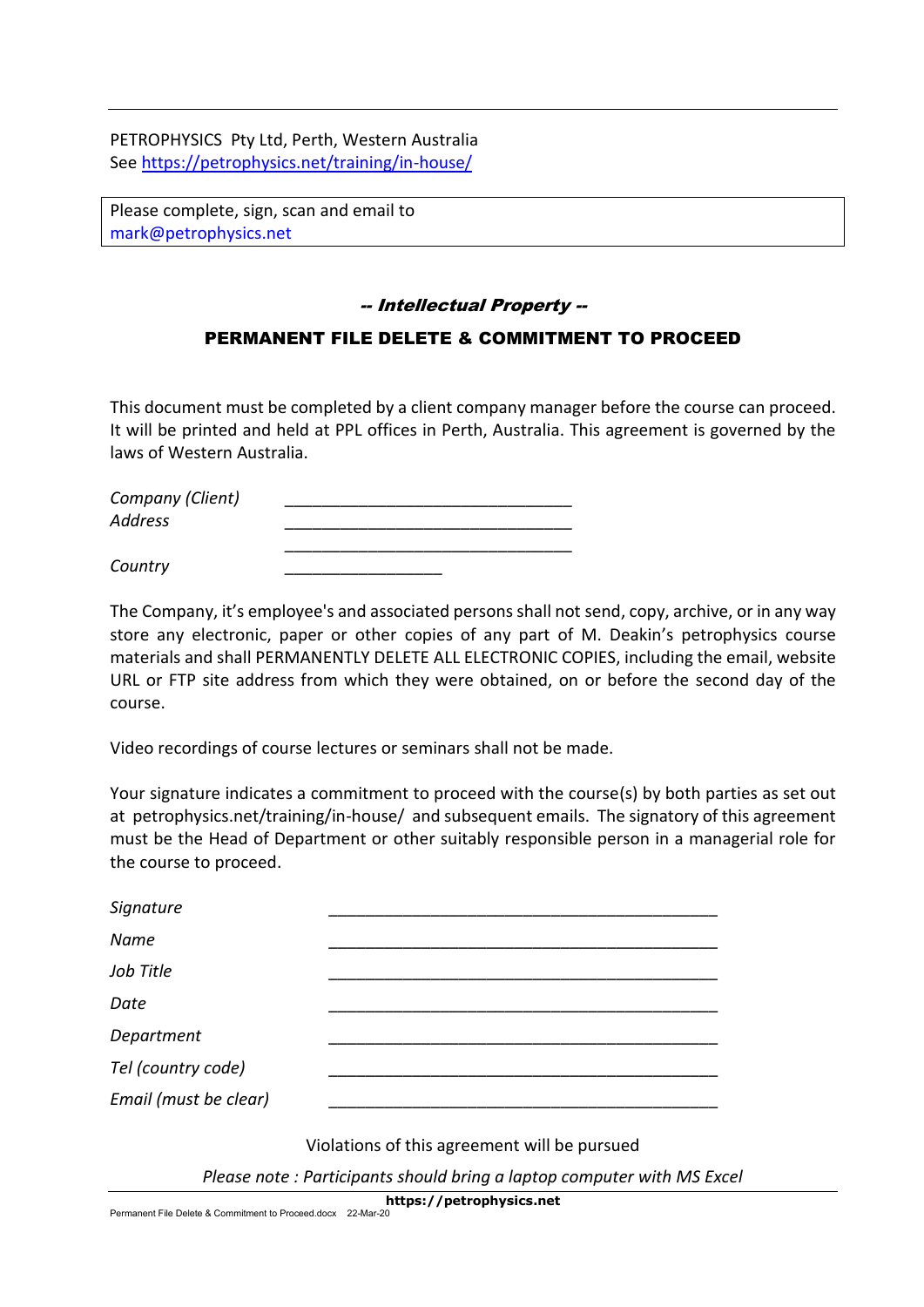### Please see official published reference at <https://www.petrophysics.net/training/in-house/>

#### **Standard Terms**

– Fee for up to 8 participants per course 12,000 USD (5days) or 10,000 USD (3days)

– Fee per participant\* over 8 1,200 USD (5days) or 1,000 USD (3days)

– Fees include one Manual per participant, each course's MS Excel Petrophysical Toolbox and online access to updated published materials.

#### **Process..**

1. Client signs and returns the [Permanent File Delete & Commitment to Proceed](http://petrophysics.net/wp-content/uploads/2016/09/Permanent-File-Delete.pdf) 30 days prior to the agreed course date. This indicates a commitment to proceed with the course(s) by both parties and agreement to the published terms herein.

2. Protected, view only, updated course manuals are available online to course participants for a period of three years from the course start date.

3. The course original source files (A4 only) and copying instructions are downloaded from Google Drive or Dropbox 7-14 days prior to the course for reproduction by client. Copyright applies: Client agrees that copies for course participants only will be produced plus one spare and one for instructor and that all course files will be permanently deleted before the 2nd day of the course.

4. Cancellation in writing without penalty is possible up to 30 days before the course(s) start date. If the Client elects to cancel the course(s) after 30 days before the course start date OR after the Permanent File Delete Agreement has been returned the Client agrees to immediately permanently delete all original source files and copies and to pay a 5,000 USD cancellation fee per course plus the Fixed Lump Sum or other travel costs incurred by Instructor. If the Client elects to cancel the course(s) at any time after 48 hours before the course start time the full agreed course fees and expenses shall immediately become due and payable. This condition is necessary to reduce the inconvenience and significant financial loss caused by last minute cancellations.

5. Client arranges and pays up to 8 nights hotel accommodation per 5 day course or 5 nights per 3 day course. Please inform agent:

– room, breakfast, internet, laundry and business centre are **Direct Billed\*\* to Company** not paid by Instructor

– **room to good business class standard** (5 star or equivalent, central area, no airport hotels)

- late check-in guaranteed
- non-smoking room with one double/king bed
- one meal per day
- laundry
- 24hr high speed internet access

– business centre expenses are for course attendance sheets, cards montage etc

Any additional items to the above will be paid by Instructor

6. Standard business class air travel between Perth and the work location shall be arranged and paid for directly by Company. Alternatively, a Fixed Lump Sum based on the equivalent direct travel costs between Perth and the work location shall be invoiced and paid to Consultant without receipts. For the avoidance of doubt Fixed Lump Sum amounts are invoiced and paid without receipts

7. Client approves and signs Invoice on the second day of the course (usually Tuesday) for payment by Electronic Funds Transfer within 15 days and provides a copy of the signed invoice to Instructor before the third day of the course commences. Client confirms that all files have been permanently deleted and that no unauthorized paper or electronic copies of course materials have been retained.

8. Invoiced amounts are net received at bank and are free and clear of any and all deductions including but not limited to local taxes, withholding taxes, GST, VAT, agency fees, retention fees, government restrictions, sanctions, any 3rd party costs or fees etc, etc. Payments are made by telex transfer. Cheques are not accepted.

9. Meeting room facilities, audio-visuals, lunch and refreshments are provided by client, see *lecture setup.pdf*. One laptop computer with MSExcel between one or two students is required. Student's laptops should not be connected to the internet. Instructor's laptop should be connected to internet to reference papers, tool videos, cloud backups etc.

10. Course dates as mutually agreeable.

Client: Signatory of Permanent File Delete Agreement

\*Participant: Anyone who attends the course for one day or more OR receives a manual.

\*\*Direct Billed: Client arranges and pays for accommodation directly. **Instructor does not pay for Hotel** for later re-imbursement.